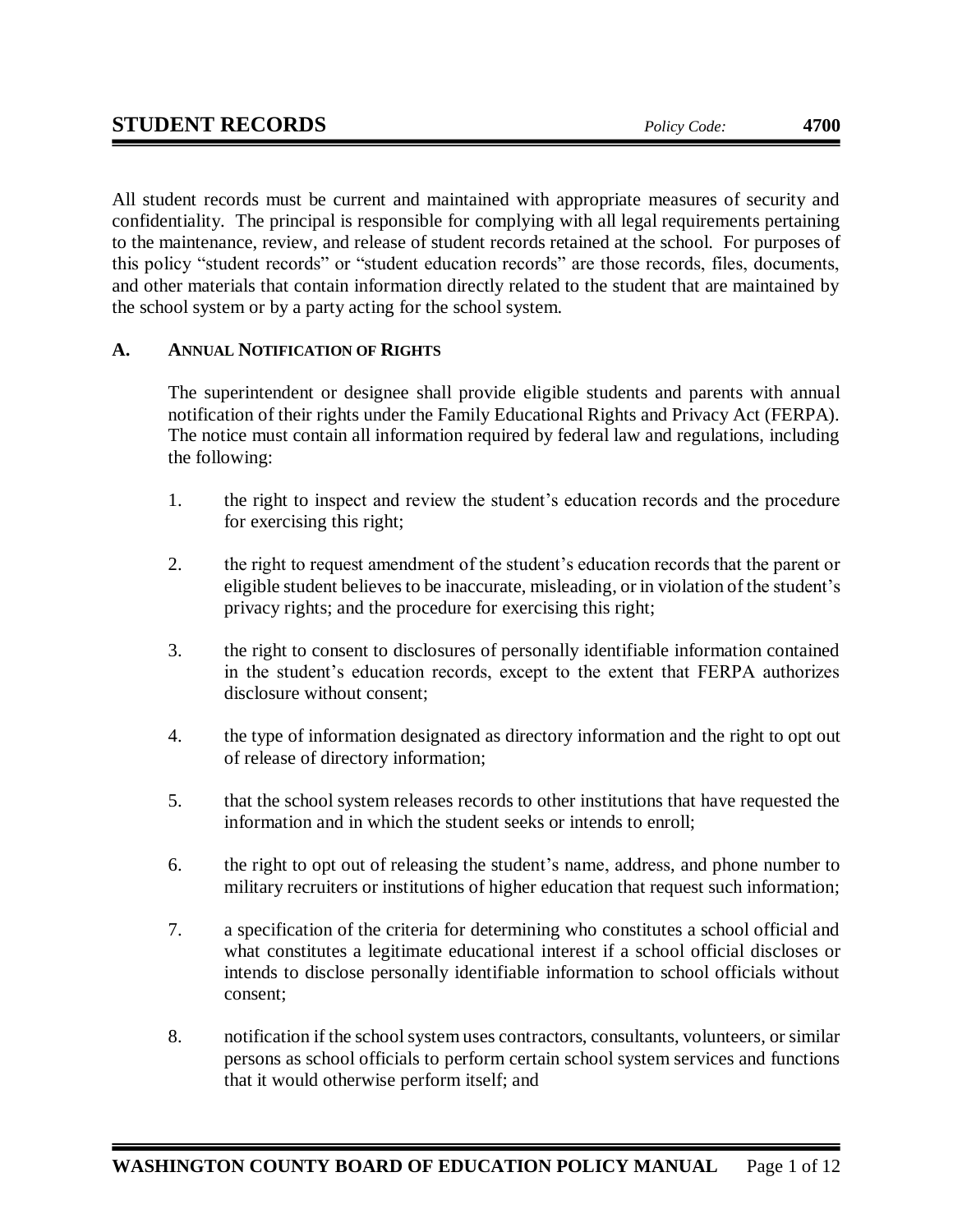9. the right to file complaints with the Family Policy Compliance Office in the U.S. Department of Education.

School officials are not required to individually notify parents or eligible students of their rights but must provide the notice in a manner reasonably likely to inform the parents and eligible students of their rights. Effective notice must be provided to parents or eligible students with disabilities or those whose primary or home language is not English.

### **B. DEFINITION OF PARENT AND ELIGIBLE STUDENT**

1. Parent

For purposes of this policy, the term "parent" includes a natural parent, a guardian, or an individual acting as a parent in the absence of a parent or guardian. If the parents of a student are separated or divorced, both parents have the right to access the student's records as provided in this policy, unless the school system has been provided with evidence that there is a court order, state statute, or other legally binding document that specifically revokes these rights.

2. Eligible Student

For purposes of this policy, an eligible student is a student who has reached 18 years of age or is attending an institution of postsecondary education. The rights afforded to parents under this policy transfer to an eligible student. However, parents may still have access to the records as long as the student is claimed as a dependent by the parent for federal income tax purposes. An eligible student who desires to prevent access to records by his or her parents must furnish to the principal information verifying that the student is not a dependent of his or her parents. If a parent of a student who is at least 18 and no longer attending a school within the system wishes to inspect and review the student's records, he or she must provide information verifying that the student is a dependent for federal income tax purposes.

A student under age 18 may have access to student records only upon the consent of his or her parents.

### **C. CLASSIFICATION AND MAINTENANCE OF RECORDS**

1. Student Education Records

Student education records may be separated into several categories, including, but not limited to, the following.

a. Cumulative Records

The cumulative record is the official record for each student. The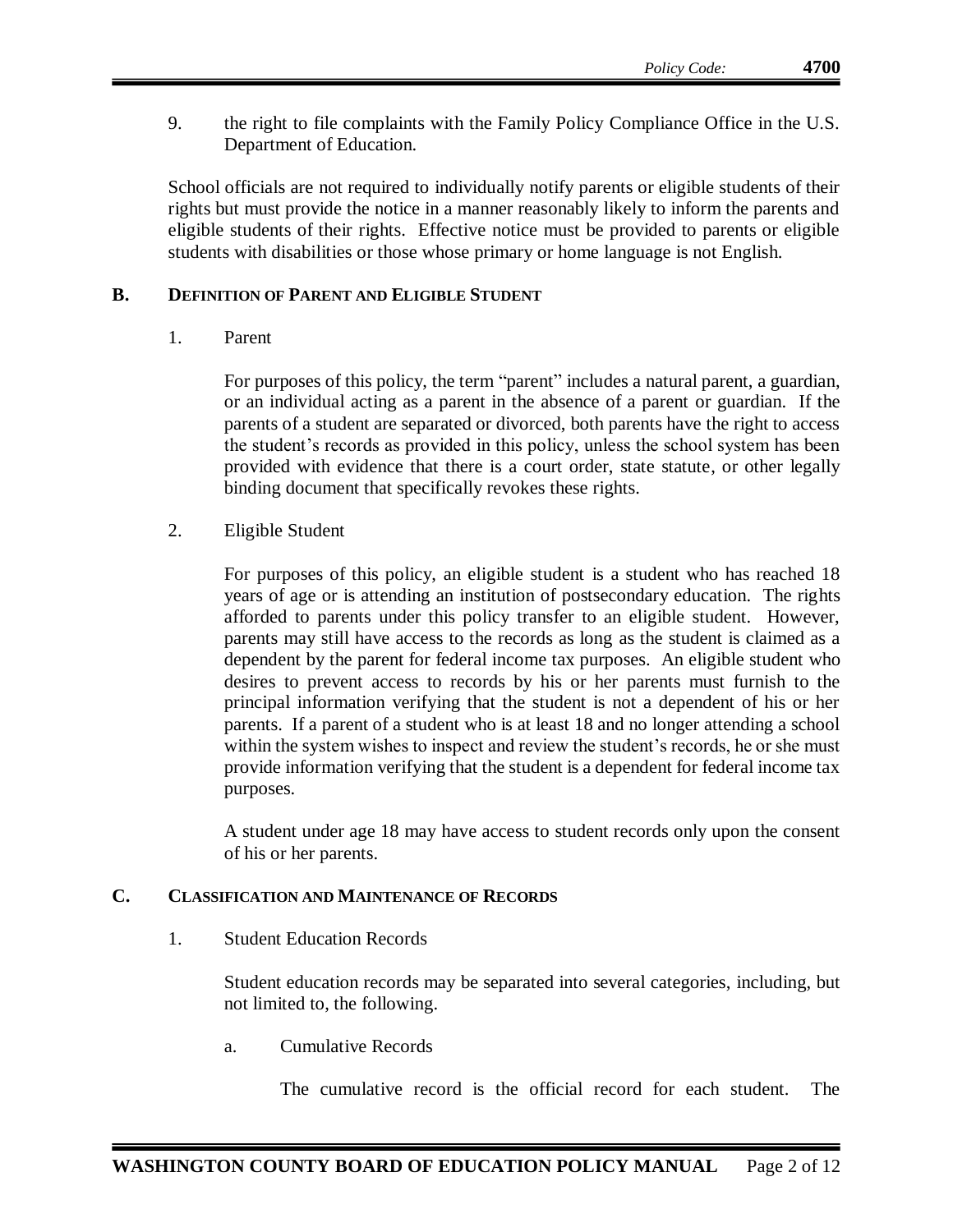cumulative record includes student identification information, such as the student's name, address, (or a homeless student's living situation), sex, race, birthplace, and birth date; family data including the parents' names, addresses, work and home telephone numbers, and places of employment; academic work completed; grades; standardized test scores; health screenings and immunization documentation; attendance records; withdrawal and reentry records; discipline records; honors and activities; class rank; date of graduation; and follow-up records.

b. Discipline Records

Student discipline records are part of the student's official record and must be maintained and reviewed pursuant to policy 4345, Student Discipline Records. Discipline records must be expunged and forwarded pursuant to the requirements of law and the procedures of policy 4345.

c. Records of Students with Disabilities

Students with recognized disabilities must be accorded all rights in regard to their records as provided by state and federal law, including the Individuals with Disabilities Education Act and policy 3520, Special Education Programs/Rights of Students with Disabilities. Records for a student identified as a student with a disability are considered part of the student's official records and must be maintained in accordance with all appropriate federal and state regulations. Access to these records will be restricted to personnel having specific responsibility in this area. A list of all approved personnel having access to these restricted files will be updated as needed, and a current, dated list will be posted in the student records location.

d. Records Received from the Department of Social Services

The Department of Social Services may disclose confidential information to the school system in order to protect a juvenile from abuse or neglect. Any confidential information disclosed under these circumstances must remain confidential and may only be redisclosed for purposes directly connected with carrying out the school system's mandated educational responsibilities.

e. Juvenile Records

Juvenile records include documentation or information regarding students who are under the jurisdiction of the juvenile court. These records may be received from local law enforcement and/or other local agencies authorized to share information concerning juveniles in accordance with G.S. 7B-3100. These records also may include notice from the sheriff to the board that a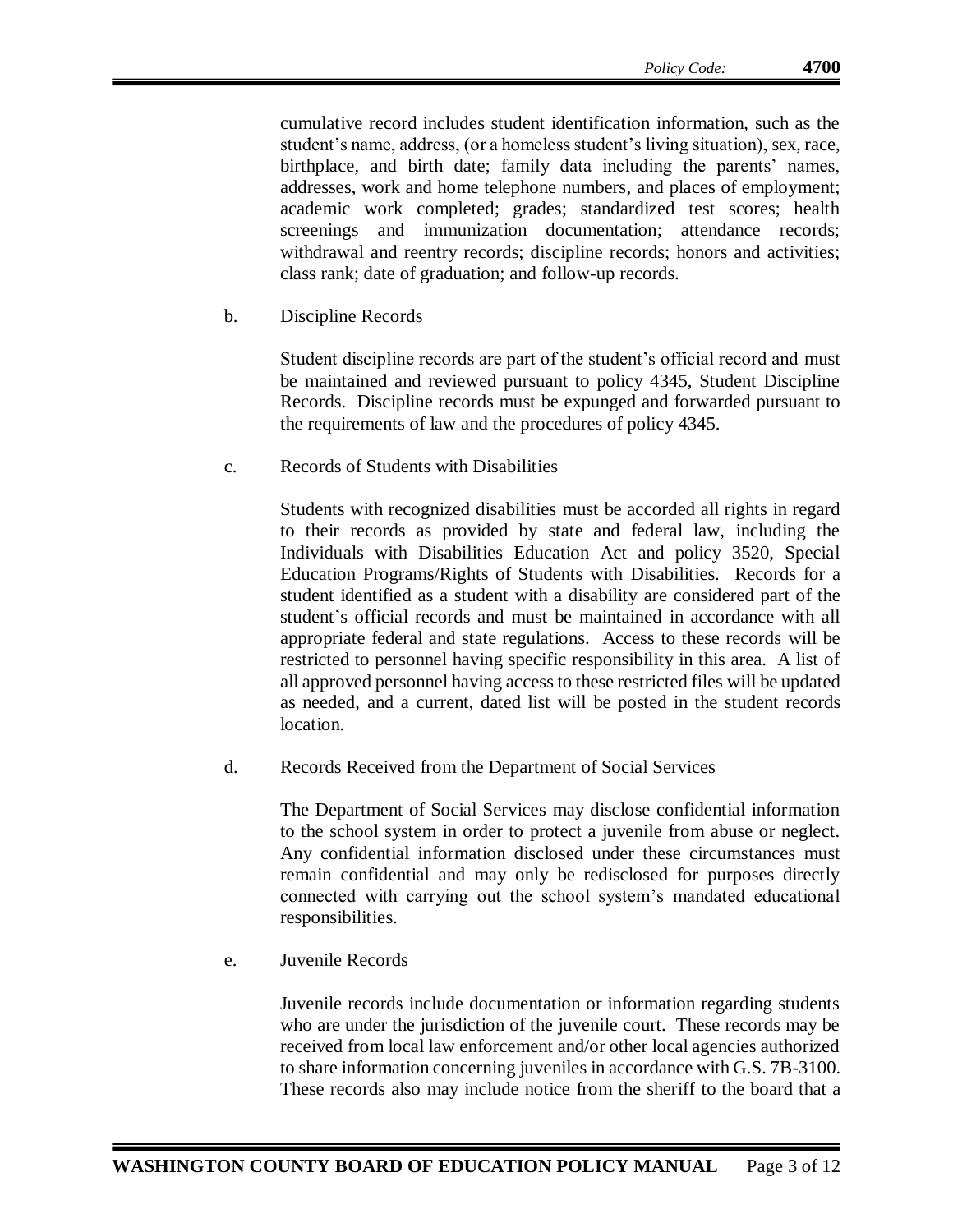student has been required to register with the sheriff because the student has been found to be a danger to the community under G.S. Chapter 14, Part 4. Such documents must not be a part of a student's official records but must be maintained by the principal in a safe, locked storage area that is separate from the student's other records. The principal shall not make a copy of such documents under any circumstances.

Juvenile records will be used only to protect the safety of or to improve the educational opportunities for the student or others. The principal may share juvenile records with individuals who have (a) direct guidance, teaching, or supervisory responsibility for the student and (b) a specific need to know in order to protect the safety of the student and others. Persons provided access to juvenile records must indicate in writing that they have read the document(s) and agree to maintain confidentiality of the records.

The principal or designee must destroy juvenile documents if he or she receives notification that a court no longer has jurisdiction over the student or if the court grants the student's petition for expunction of the records. The principal or designee shall destroy all other information received from an examination of juvenile records when he or she finds that the information is no longer needed to protect the safety of or to improve the educational opportunities for the student or others. If the student graduates, withdraws from school, transfers to another school, is suspended for the remainder of the school year, or is expelled, the principal shall return all documents not destroyed to the juvenile court counselor. If the student is transferring, the principal shall provide the juvenile court counselor with the name and address of the school to which the student is transferring.

f. Other Student Records

School system personnel may also keep other student records but must review such records annually and destroy them in accordance with Section K of this policy.

2. Records Not Considered Education Records (Sole Possession, Employment, and Law Enforcement Records)

Student education records do not include, and release of information under this policy does not apply to:

- a. records made by teachers, counselors, and administrators that are in the sole possession of the maker thereof and that are not accessible or revealed to any other person except a substitute;
- b. employment records of student employees if those records relate exclusively to the student in his or her capacity as an employee and are not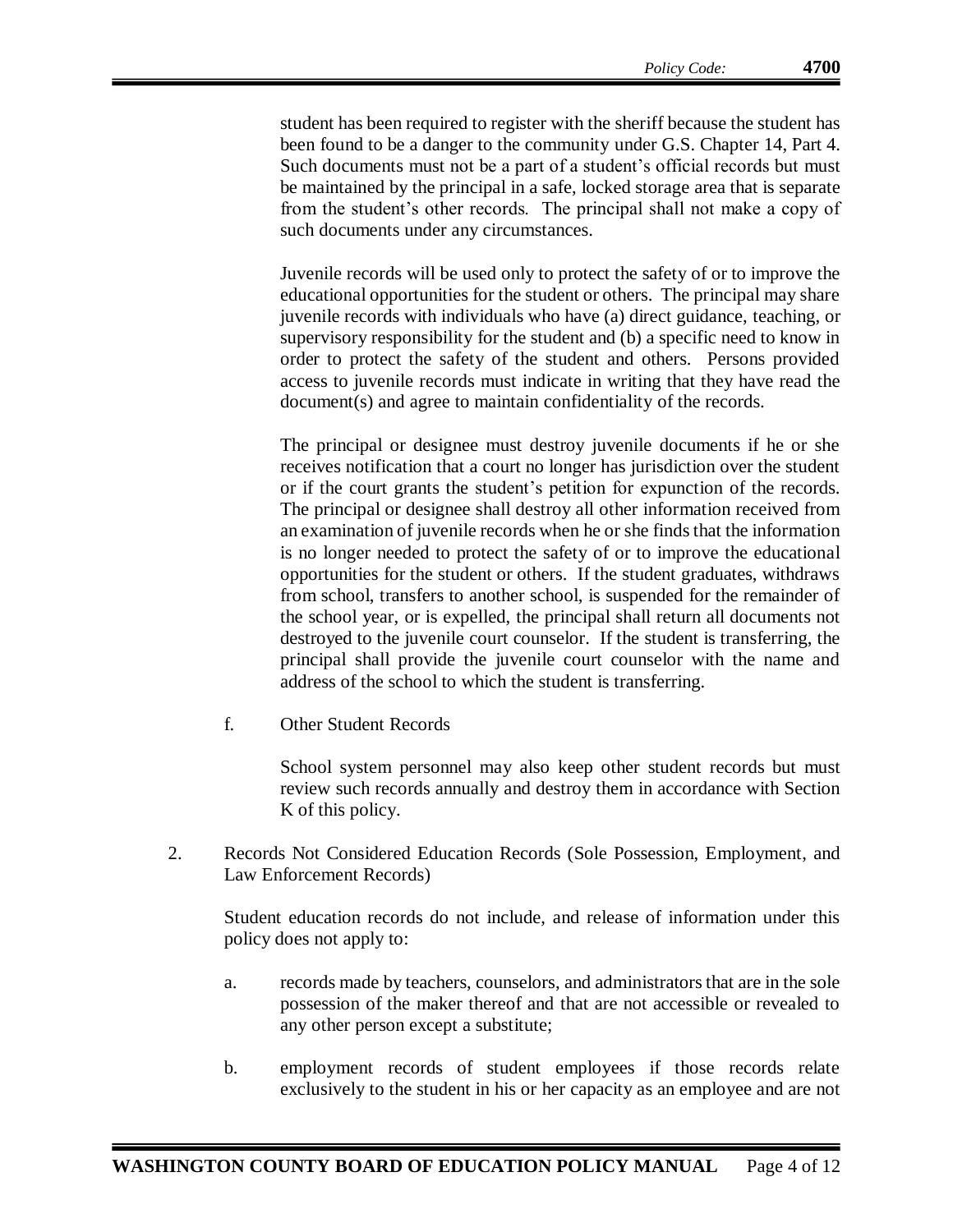made available for any other use; and

c. records created by a law enforcement unit of the school system if created for a law enforcement purpose and maintained solely by the law enforcement unit of the school system. However, a law enforcement record containing information that was obtained from a student's confidential file or other education record must be treated as an education record and may be released only in accordance with this policy.

# **D. RECORDS OF STUDENTS PARTICIPATING IN THE NORTH CAROLINA ADDRESS CONFIDENTIALITY PROGRAM**

Students or parents enrolled in the North Carolina Address Confidentiality Program (NCACP) must provide a valid NCACP authorization card to the school principal if they wish to keep their home address confidential. The school system will maintain a confidential record of the actual home address for admission and assignment purposes only and will not release that address except as provided by law. With the exception of such specially-maintained records, student records will include only the substitute address provided by the NCACP and not the actual home address of any students or parents for whom a valid NCACP authorization card is on file.

When transferring the record of a student participating in the North Carolina Address Confidentiality Program to a school outside of the system, the transferring school may send the files to the Address Confidentiality Program participant (parent or guardian) via the substitute address provided by the Address Confidentiality Program.

### **E. RECORDS OF MISSING CHILDREN**

Upon notification by a law enforcement agency or the North Carolina Center for Missing Persons of the disappearance of a child who is currently or was previously enrolled in the school, school officials shall flag the record of that child. If the missing child's record is requested by another school system, the principal shall provide notice of the request to the superintendent and the agency that notified the school that the child was missing. The principal shall provide the agency with a copy of any written request for information concerning the missing child's record.

Any information received indicating that a student transferring into the system is a missing child must be reported promptly to the superintendent and the North Carolina Center for Missing Persons.

### **F. RECORDS OF MILITARY CHILDREN**

School administrators shall comply with any regulations pertaining to the records of military children developed by the Interstate Commission on Educational Opportunity for Military Children.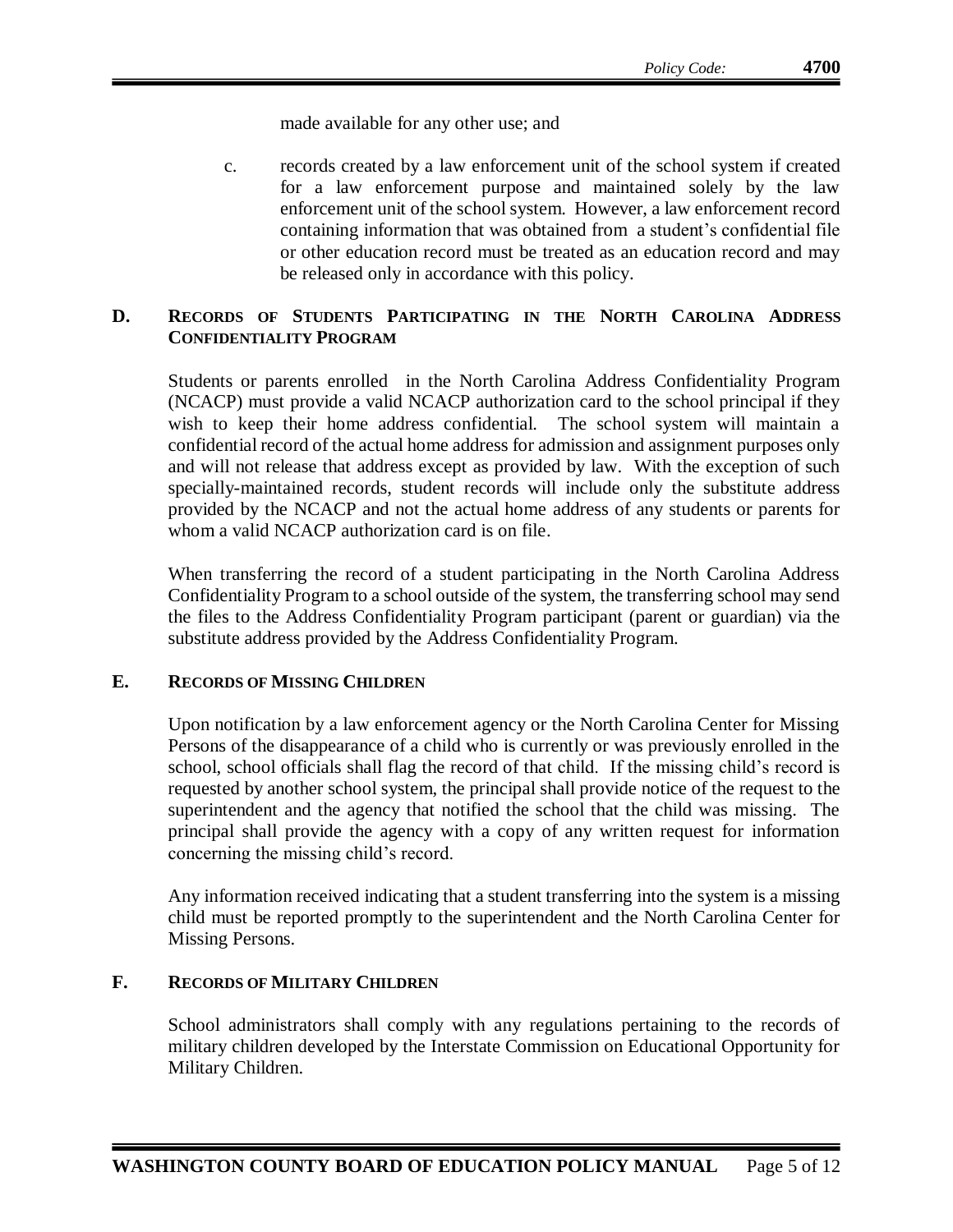In addition, children of military families, as defined by policy 4050, Children of Military Families, are entitled to the following.

1. For Students Leaving the School System

In the event that official education records cannot be released to the parents of military children who are transferring away from the school system, the custodian of records shall prepare and furnish to the parent a complete set of unofficial education records containing uniform information as determined by the Interstate Commission.

When a request for a student's official record is received from the student's new school, school officials shall process and furnish the official records to the student's new school within 10 days or within such time as is reasonably determined by the Interstate Commission.

2. For Students Enrolling in the School System

Upon receiving an unofficial education record from the student's previous school, school administrators shall enroll the student and place him or her in classes as quickly as possible based on the information in the unofficial records, pending validation by the official records.

Simultaneous with the enrollment and conditional placement of the student, school administrators shall request the student's official record from his or her previous school.

### **G. REVIEW, RELEASE OF RECORDS TO PARENT OR ELIGIBLE STUDENT**

1. Review by Parent or Eligible Student

A parent or eligible student may access the student's education records upon proper request. The principal or guidance office personnel of the student's school shall schedule an appointment as soon as possible but no later than 45 days after the request by the parent or eligible student. The parent or eligible student may formally review the student's complete education records only in the presence of the principal or a designee competent to explain the records. School personnel shall not destroy any education records if there is an outstanding request to inspect or review the records.

- 2. Review of Video or Audio Recordings and Photographs
	- a. Parent's Right to Review

Upon request, a parent or eligible student may inspect and review a video or audio recording or photograph that is determined to be an education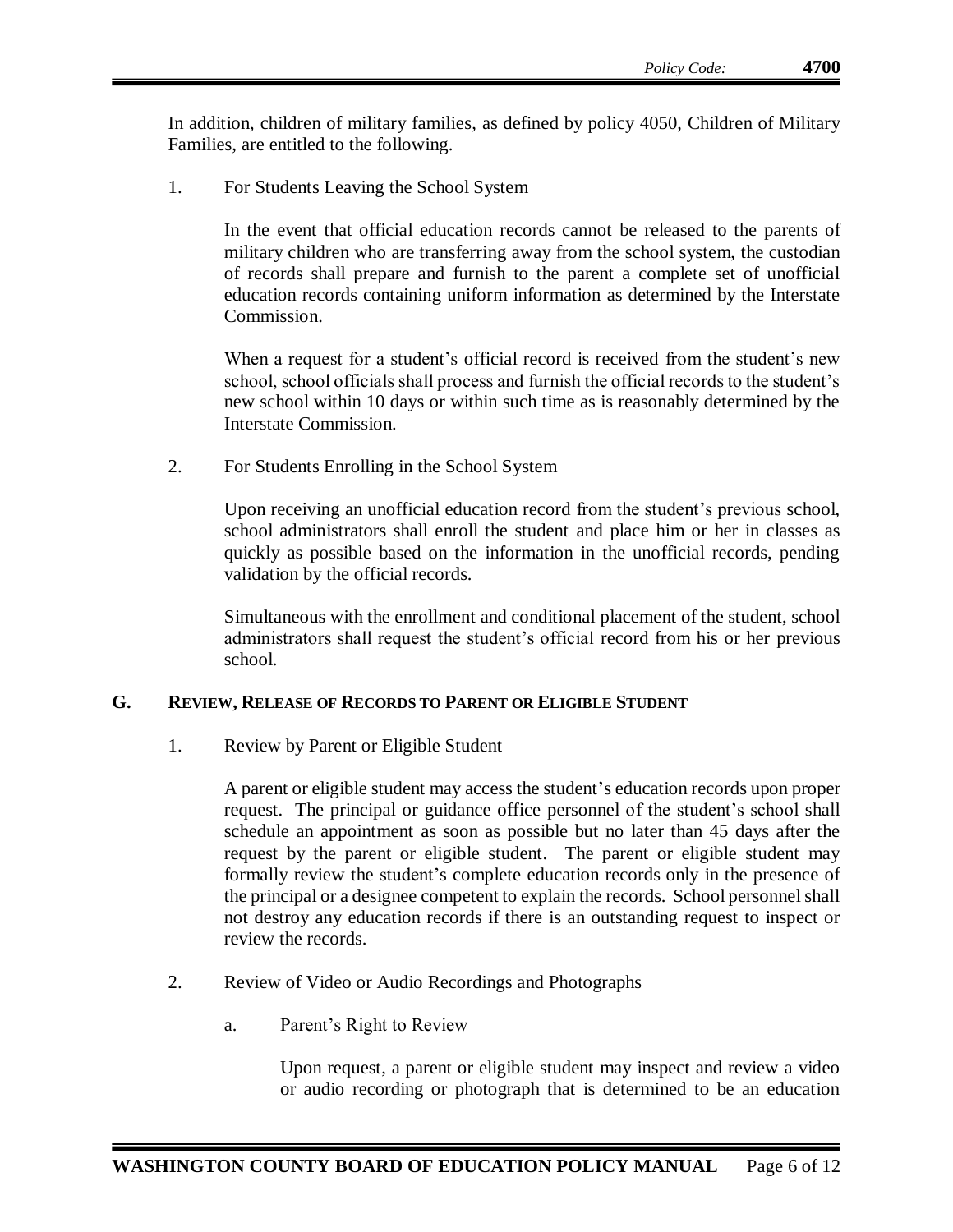record of the student. Individuals acting on behalf of a parent or eligible child, such as advocates or attorneys, will not be permitted to review a video or audio recording or photo unless accompanied by the parent or eligible student.

b. Status as Education Record

A video or audio recording or photo will be deemed an education record of the student if it is directly related to the student and is maintained by the school system or its agent, as provided by law. A photo, video, or audio recording (such as a surveillance video), that is created and maintained by a law enforcement unit for a law enforcement purpose, is not an education record; however, a copy of such photo, video, or audio recording provided to the school for disciplinary or other school purposes may be an education record if it is directly related to a student and is maintained by the school system.

c. Records of More Than One Student

If the recording or photo is an education record of multiple students, the school system shall make reasonable efforts to redact or segregate out the portions of the recording or photo directly related to other students before providing the parent or eligible student access, provided doing so would not destroy the meaning of the record. If redaction or segregation of the recording or photo cannot reasonably be accomplished or would destroy the meaning of the record, then the parent of each student to whom the recording or photo directly relates or such eligible students themselves shall be permitted to access the entire record.

d. Copies of Recordings and Photos

A copy of a video or audio recording or photo will be provided to a parent or eligible student only (1) if circumstances effectively prevent the parent or eligible student from exercising the right to inspect the recording or photo, such as when the parent no longer lives within commuting distance of the school system; (2) when directed by a court order or subpoena; or (3) when otherwise required by law.

3. Request to Amend the Education Record

A parent or eligible student has the right to challenge an item in the student education record believed to be inaccurate, misleading, or otherwise in violation of the student's privacy rights. The principal shall examine a request to amend a student record item and respond in writing to the person who challenges the item. Subsequent steps, if necessary, will follow the student grievance procedures as provided in policy 1740/4010, Student and Parent Grievance Procedure. If the final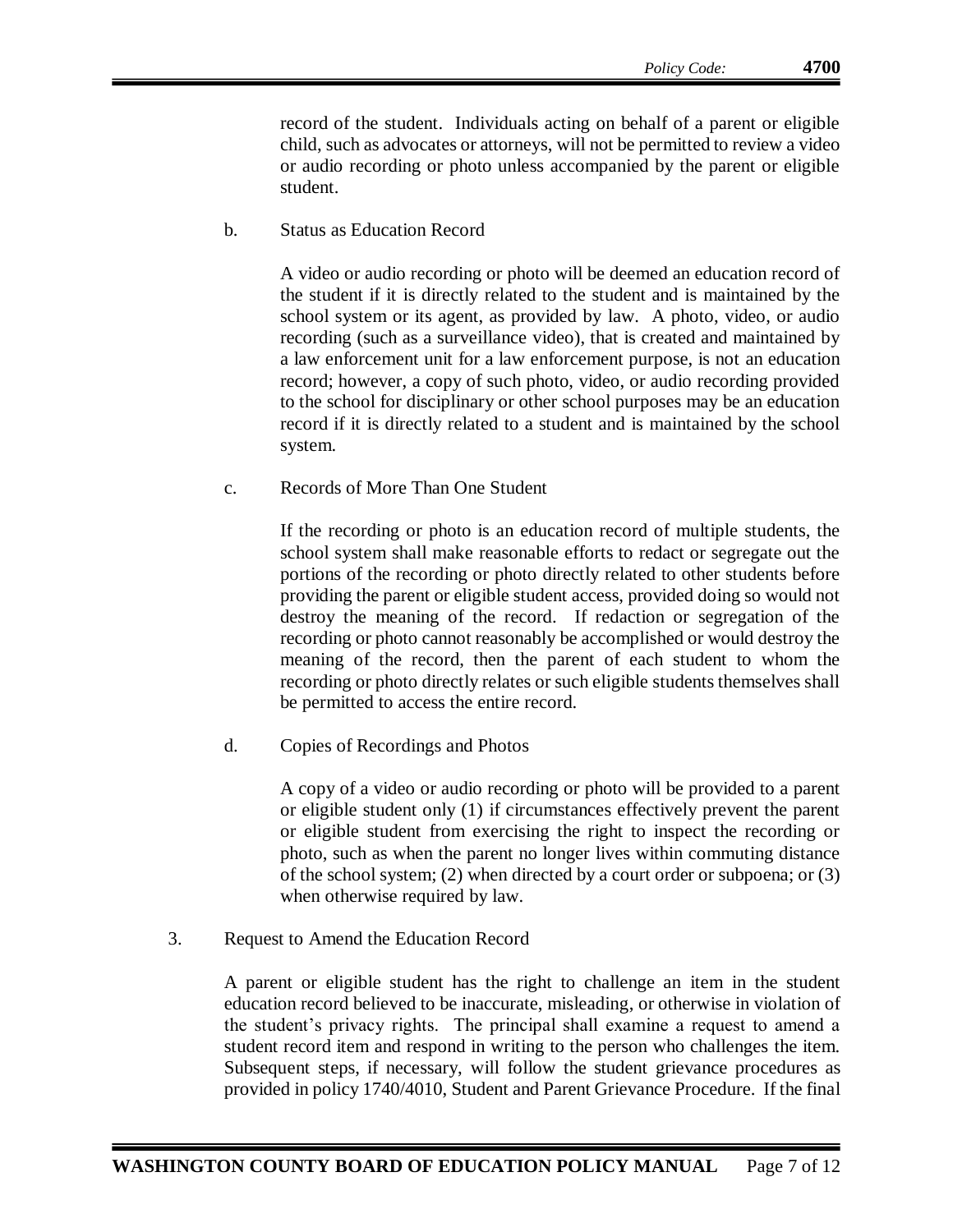decision is that the information in the record is not inaccurate, misleading, or otherwise in violation of the privacy rights of the student, the principal shall inform the parent or eligible student of the right to place a statement in the record commenting on the contested information in the record or stating why he or she disagrees with the decision of the school system.

#### **H. RELEASE OR DISCLOSURE OF RECORDS TO OTHERS**

Before releasing or disclosing education records as permitted by law, school officials shall use reasonable methods to identify and authenticate the identity of the party to whom the records are disclosed.

1. Release/Disclosure with Parental Consent

School officials shall obtain written permission from a parent or eligible student before releasing or disclosing student records that contain personally identifiable information, except in circumstances where the school system is authorized by law to release the records without such permission. The written permission must specify the records to be released, the purpose of the release, and the party(ies) to whom they are to be released.

2. Release/Disclosure without Parental Consent

School system officials shall promptly release student records when a student transfers to another school. The records custodian may release or disclose records with personally identifiable information without parental permission to the extent permitted by law, including to other school officials who have a legitimate educational interest in the records.

Personally identifiable information from a student's record may be released or disclosed to someone other than a parent or eligible student without prior written consent of the parent or eligible student only as specifically provided by federal law. Except as otherwise permitted by federal law, when personally identifiable information from a student's record is released or disclosed to someone other than a parent or eligible student without their written consent, the party to whom the information is released must agree not to disclose the information to any other party without the prior written consent of the parent or eligible student.

The superintendent shall employ reasonable methods to ensure that teachers and other school officials obtain access only to those education records in which they have legitimate educational interests.

3. Release of Directory Information

Permission of the parent or eligible student is not required for the release of information that is designated as directory information by the board, provided that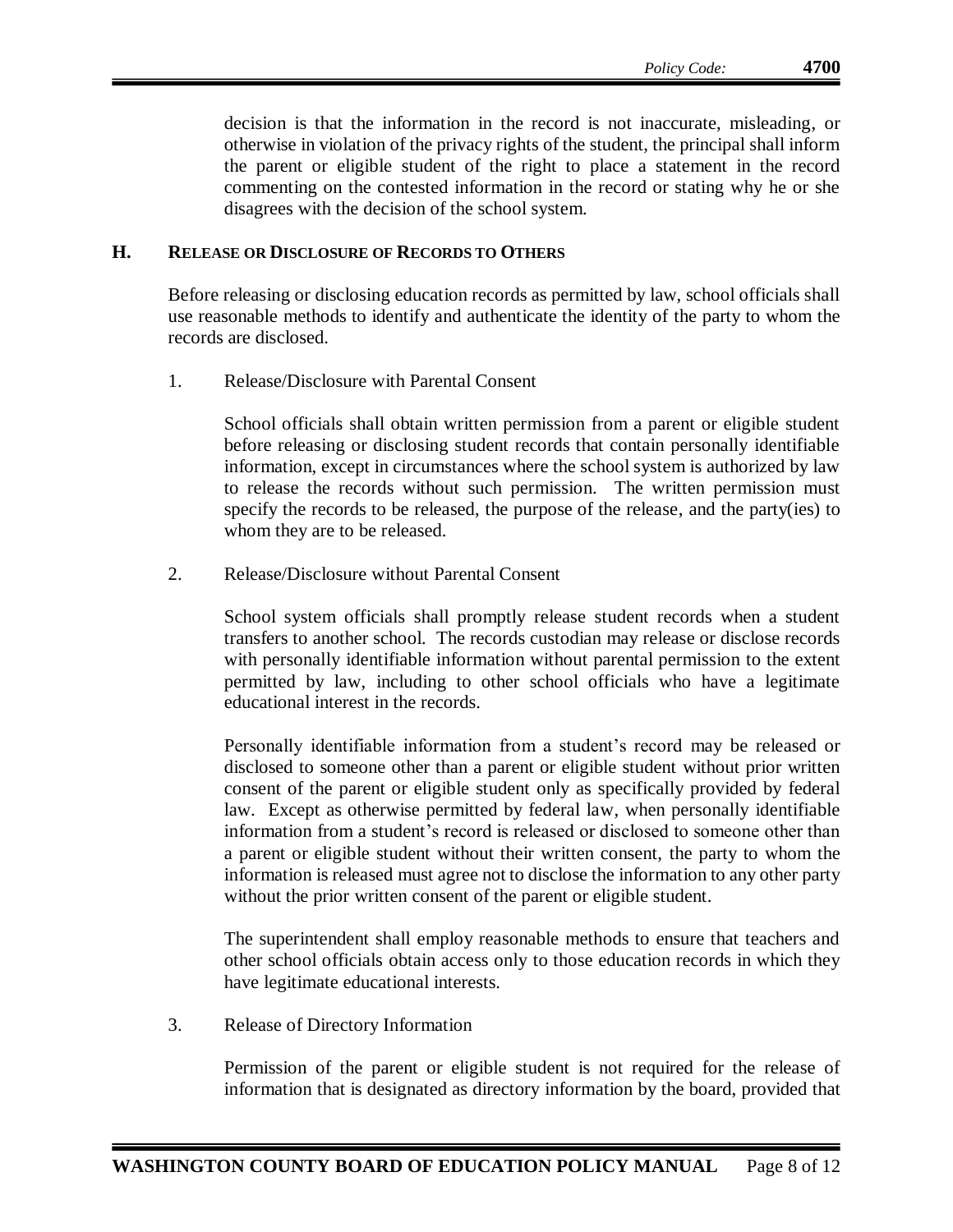the parent or eligible student has been given proper notice and an opportunity to opt out. (See policy 1310/4002, Parental Involvement.)

- a. The board designates the following student record information as directory information:
	- (1) name;
	- (2) address;
	- (3) telephone listing;
	- (4) email address;
	- (5) photograph or digital image, including still or video images of a student engaged in ordinary school acitvities;
	- (6) date and place of birth;
	- (7) participation in officially recognized activities and sports;
	- (8) weight and height of members of athletic teams;
	- (9) dates of attendance;
	- (10) grade level;
	- (11) diplomas (including endorsements earned), industry credentials/ certifications, and awards received; and
	- (12) most recent previous school or education institution attended by the student.
- b. The telephone number and actual address of a student who is or whose parent is a participant in the North Carolina Address Confidentiality Program is not considered directory information and will not be released except as required by law.
- c. Information about a homeless student's living situation is not considered directory information and will not be released.
- d. As required by law, the names, addresses, and telephone numbers of secondary school students shall be released, upon request, to military recruiters or institutions of higher learning, whether or not such information is designated directory information by the school system. In addition, secondary school students' email addresses (which will be the email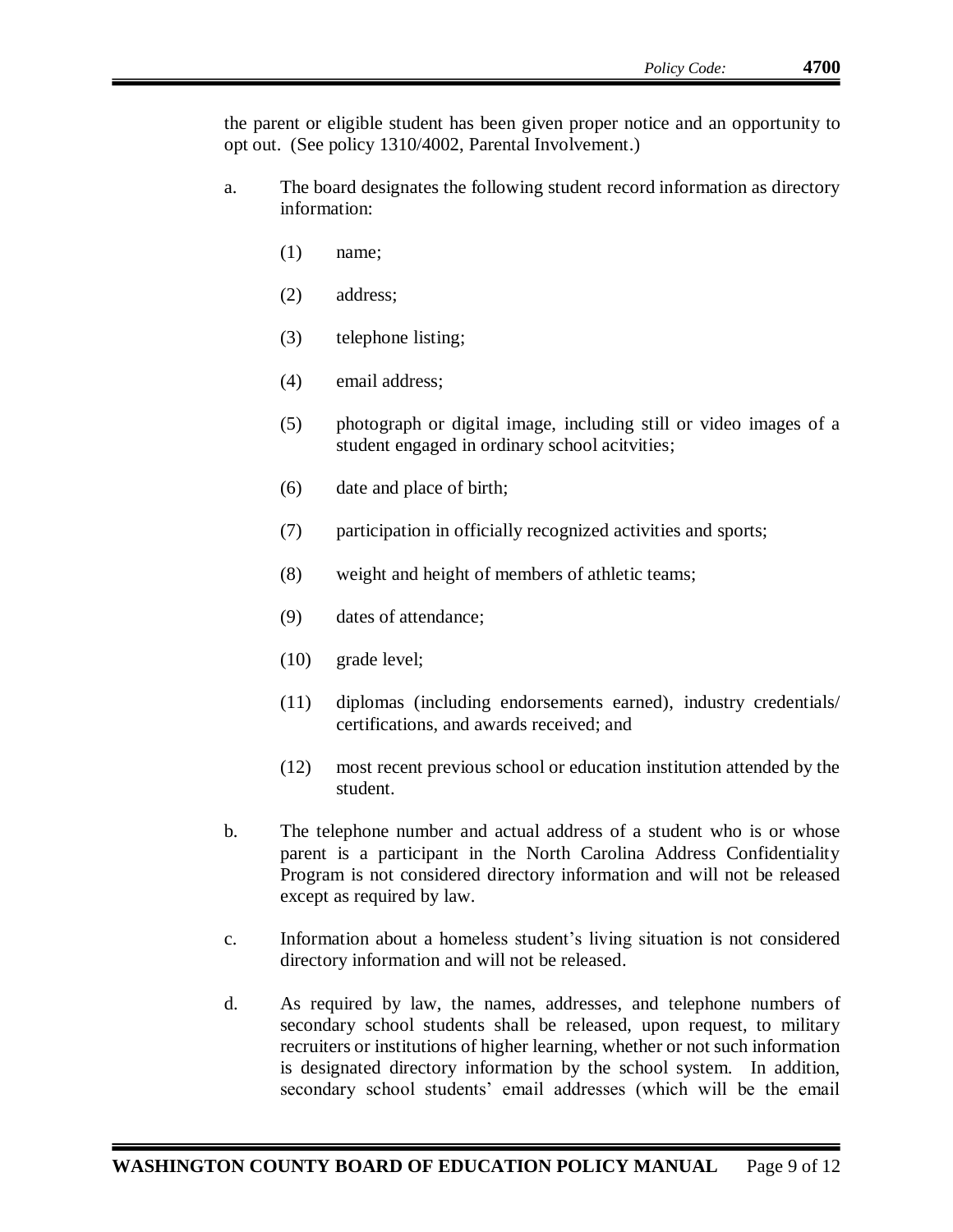addresses provided by the school, if available) must be provided to military recruiters upon request. Students or their parents, however, may request that the student's name, address, email address, and telephone number not be released without prior written parental consent. School officials shall notify parents of the option to make a request and shall comply with any requests made.

- e. All requests for directory information must be submitted to the superintendent or designee for approval. The superintendent is directed to establish regulations regarding the release of directory information. At a minimum, the regulations must:
	- (1) specify the types of organizations that are eligible to receive directory information and for what purposes;
	- (2) provide for equal disclosure to organizations that are similar in purpose; and
	- (3) authorize access to directory information to recruiters of military forces of the state or United States for the purpose of informing students of educational and career opportunities available in the military to the same extent that such information is made available to persons or organizations that inform students of occupational or educational options.
- 4. Records of Students with Disabilities

Students with recognized disabilities must be accorded all rights in regard to their records as provided by state and federal law, including the Individuals with Disabilities Education Act.

5. Disclosure of De-Identified Information

Education records may be released without consent of the parent or eligible student if all personally identifiable information has been removed. Personally identifiable information includes both direct and indirect identifiers that, alone or in combination, would allow a reasonable person in the school community, who does not have personal knowledge of the relevant circumstances, to identify the student with reasonable certainty.

Unless specifically permitted by law, records that have been de-identified must not be released without the consent of the parent or eligible student if school officials reasonably believe that the person requesting the information knows the identity of the student to whom the education record relates.

### **I. WITHHOLDING RECORDS**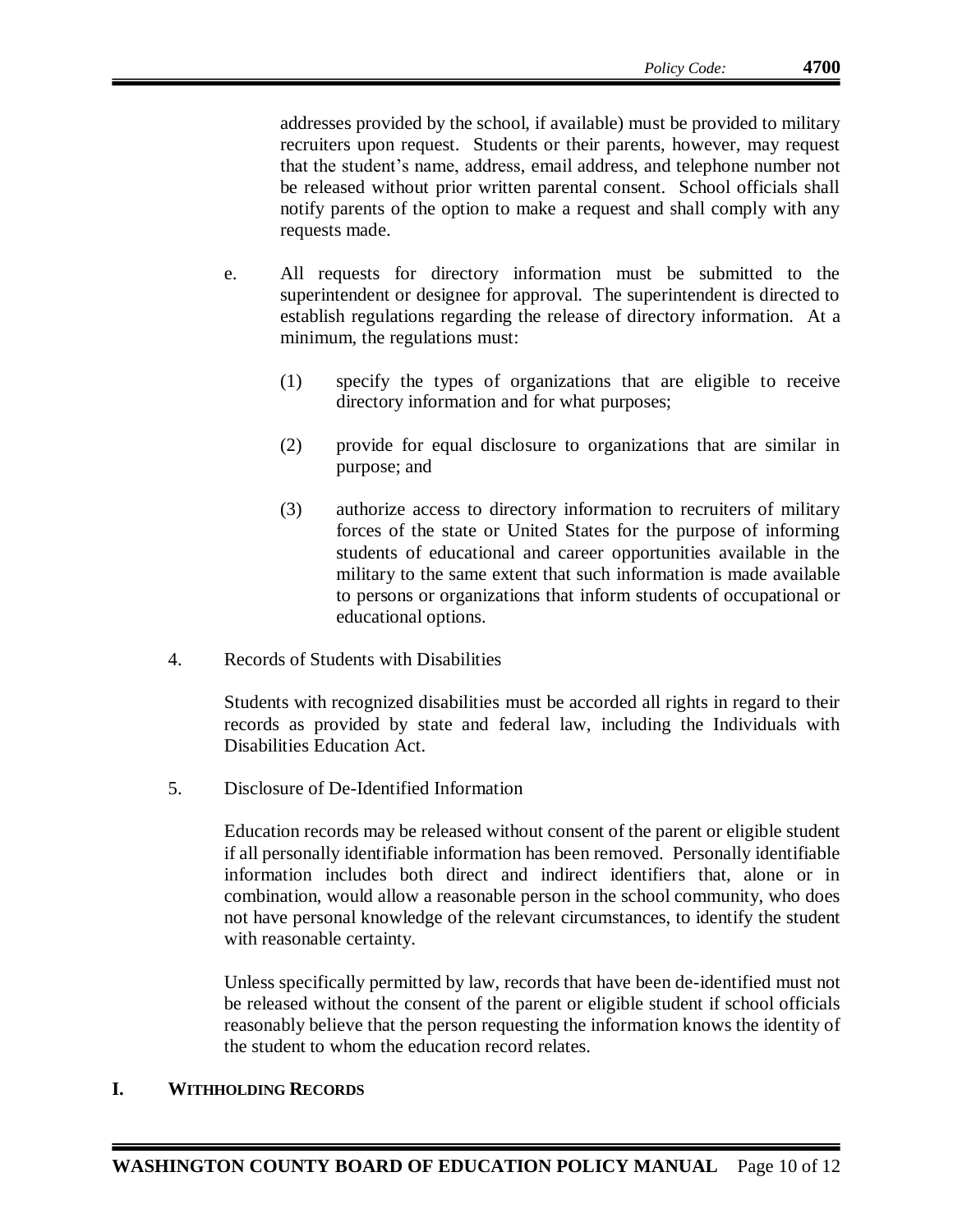# **J. RECORD OF ACCESS AND DISCLOSURE**

The principal or designee shall maintain a record in each student's file indicating all persons who have requested or received personally identifiable information from a student's record and the legitimate reason(s) for requesting or obtaining the information. This requirement does not apply to requests by or disclosure to parents, eligible students, school officials, parties seeking directory information, a party seeking or receiving the records under a court order or subpoena that prohibits disclosure, or those individuals with written parental consent.

#### **K. DESTRUCTION OF STUDENT RECORDS**

To the extent required by law, school officials shall maintain student records in accordance with the applicable records retention and disposition schedule(s) issued by the North Carolina Department of Natural and Cultural Resources. After notifying parents, school officials may destroy student records when the records are no longer needed to provide educational services to the student or to protect the safety of the student or others. School officials must destroy student records if the parent or eligible student requests their destruction and if such records are no longer needed to provide educational services to the student or to protect the safety of the student or others. School officials shall not destroy student records if there is an outstanding request to inspect the particular records.

### **L. LONGITUDINAL DATA SYSTEM**

School system administrators will comply with the data requirements and implementation schedule for the North Carolina Longitudinal Data System (NCLDS) and will transfer designated student record data to the system in accordance with the NCLDS data security and safeguarding plan and all other requirements of state law, provided that doing so does not conflict with the requirements of FERPA.

Legal References: Family Educational Rights and Privacy Act, 20 U.S.C. 1232g, h, 34 C.F.R. pt. 99; Individuals with Disabilities Education Act, 20 U.S.C. 1411 *et seq*.; Elementary and Secondary Education Act, 20 U.S.C. 7908; McKinney-Vento Homeless Assistance Act, 42 U.S.C. 11431 *et seq*.; 10 U.S.C. 503(c)(1); G.S. 7B-302, -3100, -3101; 14-208.29; 115C-47(26), -109.3, -402, - 403, -404, -407.5; 116E-6; *Program Records Schedule: Local Public School UnitsRecords Retention and Disposition Schedule for Local Education Agencies*, N.C. Department of Natural and Cultural Resources (19992021), available at [https://archives.ncdcr.gov/documents/local](https://archives.ncdcr.gov/documents/local-education-agencies-schedule)[education-agencies-schedule;](https://archives.ncdcr.gov/documents/local-education-agencies-schedule) *General Records Schedule: for Local Government Agencies*, N.C. Department of Natural and Cultural Resources (2021<del>19</del>), available at

[https://archives.ncdcr.gov/government/retention-schedules/local-government-schedules/general](https://archives.ncdcr.gov/government/retention-schedules/local-government-schedules/general-records-schedule-local-government)[records-schedule-local-government](https://archives.ncdcr.gov/government/retention-schedules/local-government-schedules/general-records-schedule-local-government)